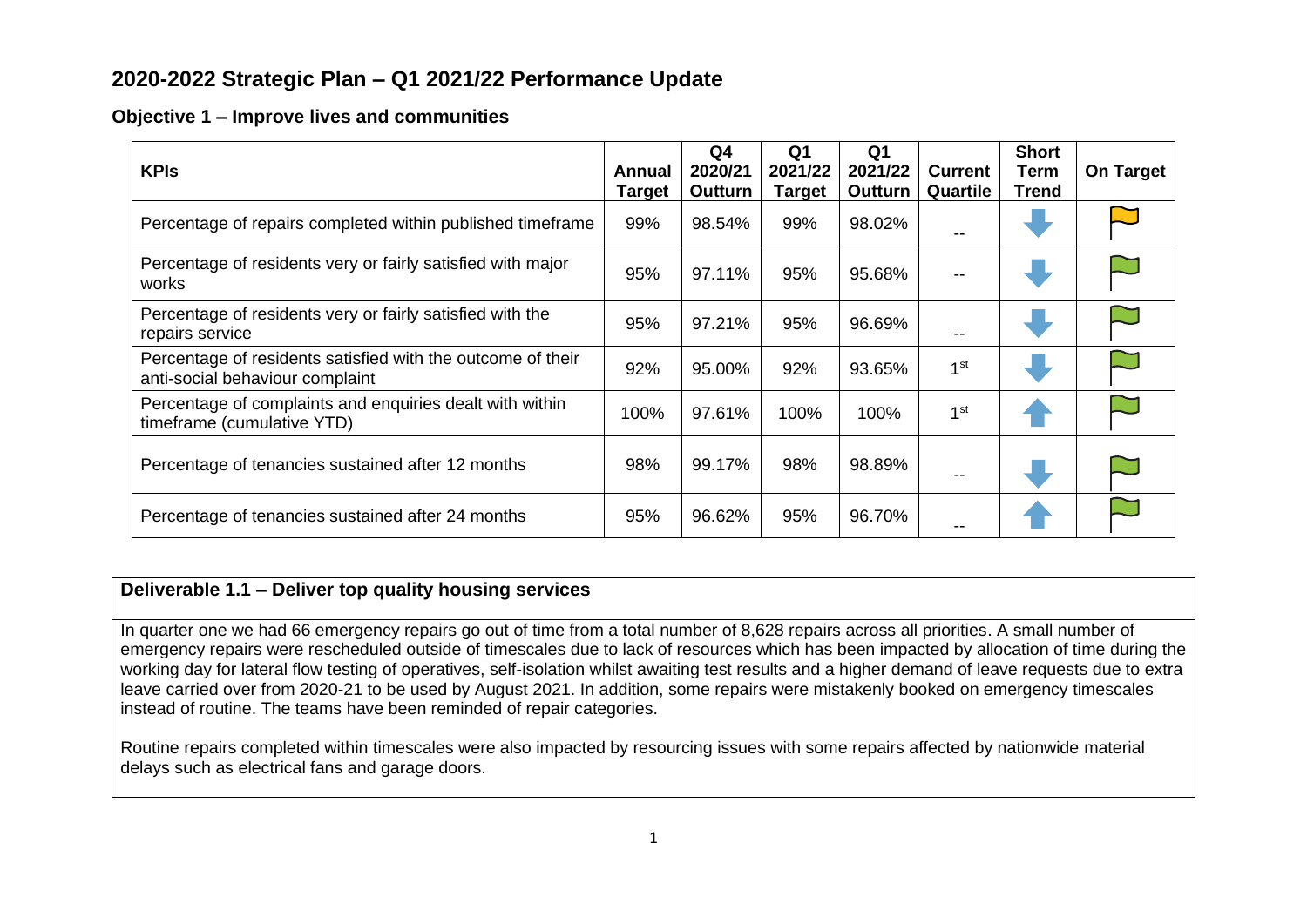At the end of quarter one Housing Management teams were dealing with 182 ASB cases, closed 149 ASB cases and opened 145 new cases in this period. Virtual court hearings via telephone conferencing continue and in-person hearings take place where appropriate at the Plymouth Courts. The Courts have indicated that remote hearings whether by telephone or Microsoft Teams will be retained in the future. In quarter one our in-house legal team have attended 37 court hearings, held 18 telephone hearings and 19 in person court hearings. Further hearings included ten gas no-access telephone hearings and one in-person hearing. In addition, Tozers our law firm have progressed seven court cases.

Following the long period of lockdown restrictions at our sheltered housing schemes communal lounges have reopened to residents. Housing with Support staff have now returned to full on-site duties.

## **Deliverable 1.2 – Listen and respond to residents, staff and partners**

There were a combined total of 182 complaints and enquiries in quarter one, and 100% were responded to within timescale.

In-person resident sessions have returned to The Beacon throughout April, May, and June 2021, with numbers limited and have required residents to book.

A number of local consultations were carried out to support specific areas across the city. These guided Housing Officer initiatives and setting Neighbourhood Plans for Devonport, Mount Wise, Plympton and Efford. Other consultations included gaining feedback from residents on what information should be included, and how it should be presented within our Annual Report; as well as a poll held to select the next service area for Resident Review.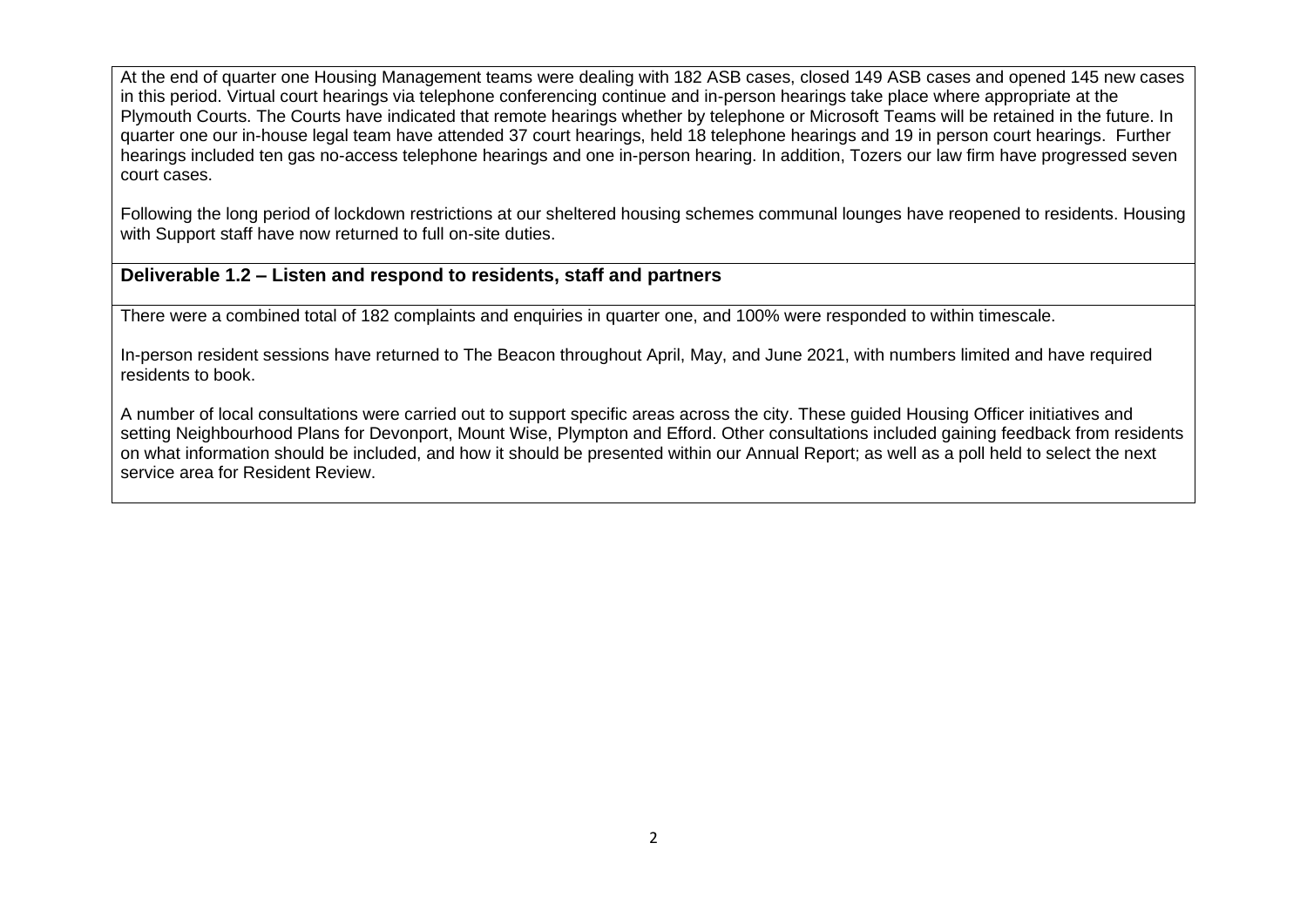| <b>KPI</b>                                                                                                                      | Annual<br><b>Target</b> | Q <sub>4</sub><br>2020/21<br><b>Outturn</b> | Q <sub>1</sub><br>2021/22<br><b>Target</b> | Q <sub>1</sub><br>2021/22<br>Outturn | <b>Current</b><br>Quartile | <b>Short</b><br><b>Term</b><br><b>Trend</b> | On<br><b>Target</b> |
|---------------------------------------------------------------------------------------------------------------------------------|-------------------------|---------------------------------------------|--------------------------------------------|--------------------------------------|----------------------------|---------------------------------------------|---------------------|
| Percentage of homes with an energy rating of C<br>and above                                                                     | <b>New</b>              | 70.44%                                      | ---                                        | 70.59%                               | ---                        |                                             |                     |
| Percentage of homes with a valid landlord's gas<br>safety check                                                                 | 100%                    | 99.95%                                      | 100%                                       | 99.97%                               | 3 <sup>rd</sup>            |                                             |                     |
| Number of homes without a valid gas safety check                                                                                | ---                     | 7                                           | ---                                        | 4                                    | ---                        |                                             |                     |
| Percentage of homes with a valid 10-year electrical<br>test                                                                     | 100%                    | 100%                                        | 100%                                       | 100%                                 | ---                        | ---                                         |                     |
| Number of homes without a valid electrical<br>certificate                                                                       | ---                     | 0                                           |                                            | 0                                    | ---                        | ---                                         |                     |
| Average number of days to re-let routine void<br>property                                                                       | 20 days                 | 55.36                                       | 20 days                                    | 49.94                                | 4 <sup>th</sup>            |                                             |                     |
| Rent lost due to voids as a percentage of annual<br>debit (void rent loss)                                                      | 0.8%                    | 0.79%                                       | 0.8%                                       | 0.80%                                | 2 <sub>nd</sub>            |                                             |                     |
| Current tenant rent arrears as a percentage of<br>annual debit                                                                  | 2%                      | 1.36%                                       | 2%                                         | 1.41%                                | 2 <sub>nd</sub>            |                                             |                     |
| Percentage of communal areas requiring a fire risk<br>assessment with a valid fire risk assessment                              | 100%                    | 100%                                        | 100%                                       | 100%                                 |                            |                                             |                     |
| Fire safety actions overdue                                                                                                     |                         | 134                                         |                                            | 108                                  | ---                        |                                             |                     |
| Legionella - number of risk assessments done in<br>void properties (in-quarter)                                                 |                         | 49                                          |                                            | 41                                   | ---                        | ---                                         |                     |
| Legionella - number of risk assessment reviews<br>done in void properties (in-quarter)                                          | ---                     | 59                                          |                                            | 54                                   | ---                        | ---                                         |                     |
| Legionella - number of general needs risk<br>assessments done (prioritised by tenants with<br>vulnerabilities) (cumulative YTD) | 500                     | 231                                         |                                            | 42                                   |                            |                                             |                     |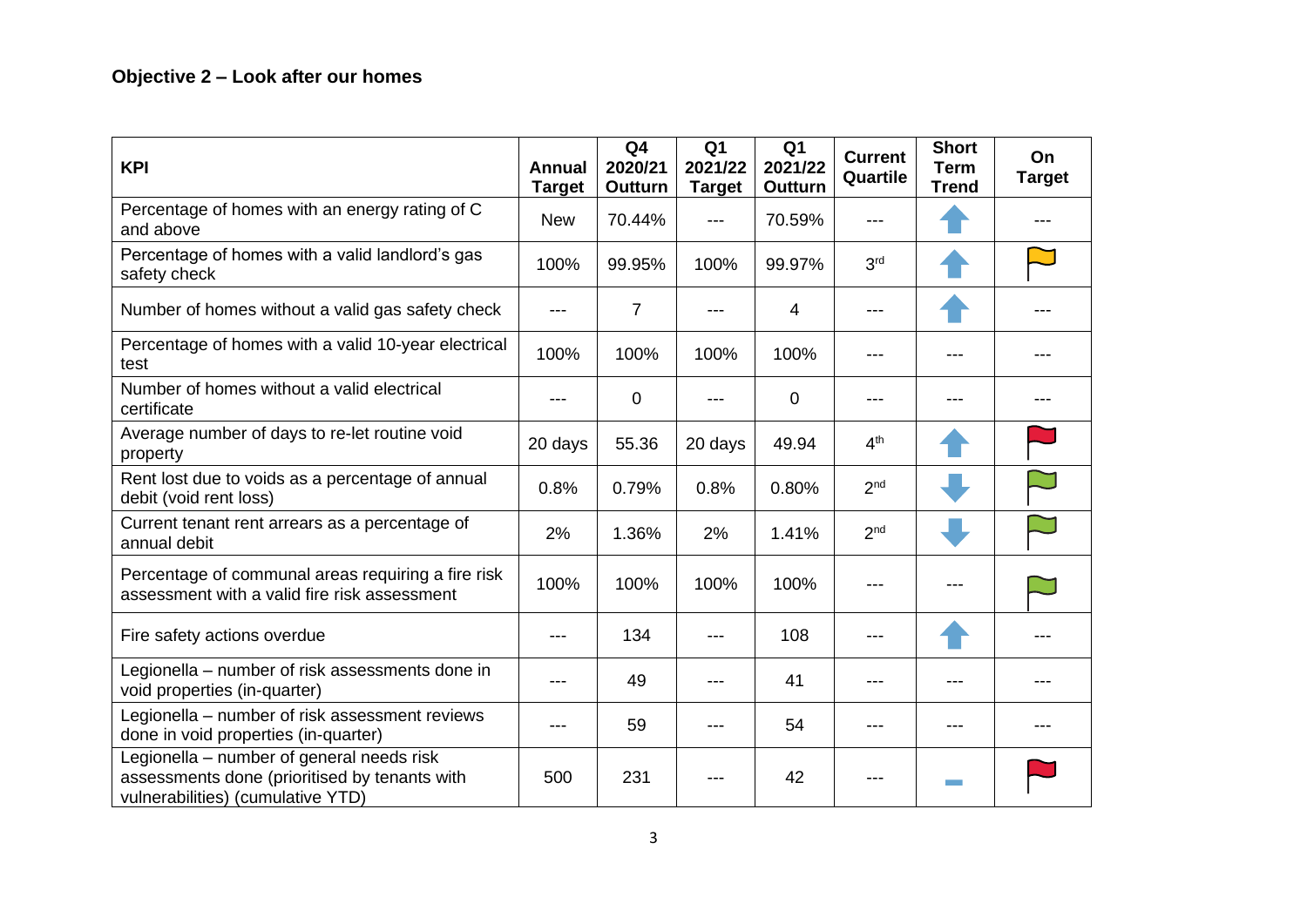| <b>KPI</b><br>Annual                                                                                             |          | Q4<br>2020/21<br>Outturn | Q <sub>1</sub><br>2021/22<br><b>Target</b> | Q <sub>1</sub><br>2021/22<br>Outturn | <b>Current</b><br>Quartile | <b>Short</b><br>Term<br><b>Trend</b> | On.<br><b>Target</b> |
|------------------------------------------------------------------------------------------------------------------|----------|--------------------------|--------------------------------------------|--------------------------------------|----------------------------|--------------------------------------|----------------------|
| Legionella – number of communal system risk<br>assessment reviews done (incl. supported housing)<br>(in-quarter) |          | 0                        |                                            | 0                                    |                            |                                      |                      |
| Legionella - number of non-compliant properties                                                                  |          | 0                        |                                            | 5                                    |                            |                                      |                      |
| Legionella – in-quarter checks on block communal<br>water services                                               |          | 507                      |                                            | 563                                  |                            |                                      |                      |
| Asbestos management – percentage of homes with<br>an asbestos management plan                                    | 100%     | 99.96%                   |                                            | 99.97%                               |                            |                                      |                      |
| Asbestos management – number of properties<br>without a survey                                                   | $\Omega$ | 5                        |                                            | 4                                    |                            |                                      |                      |
| <b>Block Communal Non-Domestic Areas with ACMs</b><br>Asbestos checks completed vs programme                     | 251      | 0                        |                                            | 188                                  |                            |                                      |                      |
| <b>Block Communal Non-Domestic Areas with ACMs</b><br>Asbestos checks – number of non-compliant<br>properties    |          | 0                        |                                            | 0                                    |                            |                                      |                      |
| Passenger lifts – monthly servicing completed vs<br>programme                                                    | 23       | 23                       |                                            | 18                                   |                            |                                      |                      |

#### **Deliverable 2.1 – Manage and improve our homes in the most effective way**

The project works at the Mount Wise Towers are at varying stages. At Lynher House scaffolding is half-way through being dismantled, for Tavy House the roof works are complete, and the scaffold removal is due to take place. The roof works at Tamar House are progressing and then the scaffold removal will be underway. The next six-week period will consist of mainly scaffold removal, followed by ground floor works. The contractors' progress has been slower than scheduled on the final stages due to lack of labour and resources.

The Asset Management Team has published its programme of works for 2021/22. The programme is being delivered through three tiers of strategic investment, which will improve the homes of over 1,300 residents across Plymouth. The Planned Programme (PP) will focus on homes that are in good order, without foreseeable structural or letting issues and will require a straightforward programme of recurring works to keep them in excellent order. The Planned Programme Plus (PP+) will target homes that have additional works to redecoration that often require input from the surveying team. Additional works include replacement of significant components such as roofs or windows. The third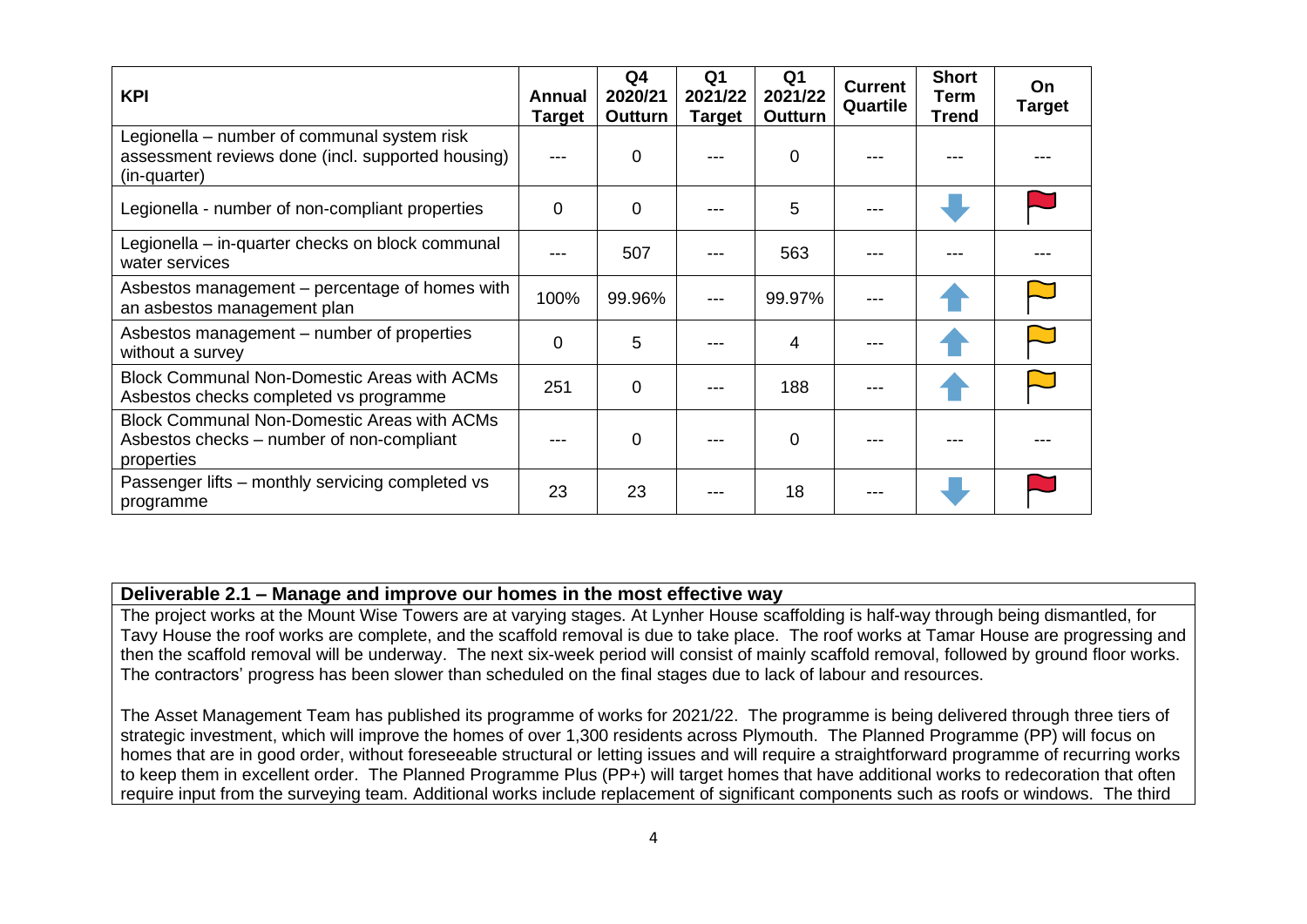tier focus on Modernisation (MOD). This includes homes that require extensive works to tackle fundamental issues that will not be resolved by keeping the property in its current format and simply replacing components or undertaking significant repair. These schemes often require redesign of communal spaces or a change to how the building will look.

Work for 2021/22 includes the delivery of the Modernisation Programme at Alcester Close, Stoke Road and Keyham Road. We have also put in place a Block Maintenance Programme in 2021/22, aimed at cleansing wall surfaces and minor repairs. This programme concentrates on properties that have previously benefited from external wall insulation and are now showing signs of staining / algae growth. We undertook a number of test properties during 2020/21 and are happy that we have a simple ongoing maintenance solution.

The current rent arrears performance at the end of quarter 1 was 1.41%, which is within target. At the end of June 2021 the number of tenants claiming Universal Credit was 2449, an increase of 283 over the quarter. At the end of the quarter the Financial Inclusion Officers had 90 active cases open. The Incomes Teams have now resumed visits to tenants, and this is proving very beneficial in providing support for people struggling with their finances.

The average void re-let time remains above target due to changes in working practices for Covid secure workplace and social distancing measures. There has been a month-on-month improvement in performance in quarter 1 with an average of 3 days improvement on overall re-let time from May to June 2021. This follows some changes to working practices such as the resuming of pre-tenancy inspections with works being able to be identified earlier in the process. We are currently reviewing other work processes and as social distancing measures are reduced and removed, we will see further improvements in the overall re-let time.

Resident Void Inspectors have resumed carrying out checks on void properties in person. A group of 7 residents who feel comfortable to visit properties have been taking in turns to visit a wide range of properties. They continue to be impressed by the quality of the void properties including the personal touches such as leaving good quality carpets and sign-up packs. Some minor issues such as vibrant wallpaper (given decorating vouchers) and cleanliness of a couple of cupboards were the only issues picked up on the letting standard forms.

#### **Deliverable 2.2 – Keep residents safe and warm**

At the end of quarter one there are four properties without a current landlord gas safety check, an improved position on quarter 4, these are all going through the legal process.

We are fully up to date and compliant with the electrical 10-year testing, although as best practice we aim to complete electrical testing every five years. As with other workstreams, we updated our risk assessment for carrying out this work whilst maintaining social distancing for working in residents' homes. At the end of June 2021 we had reduced this to 795 properties with an out of date 5-year electrical test certificate.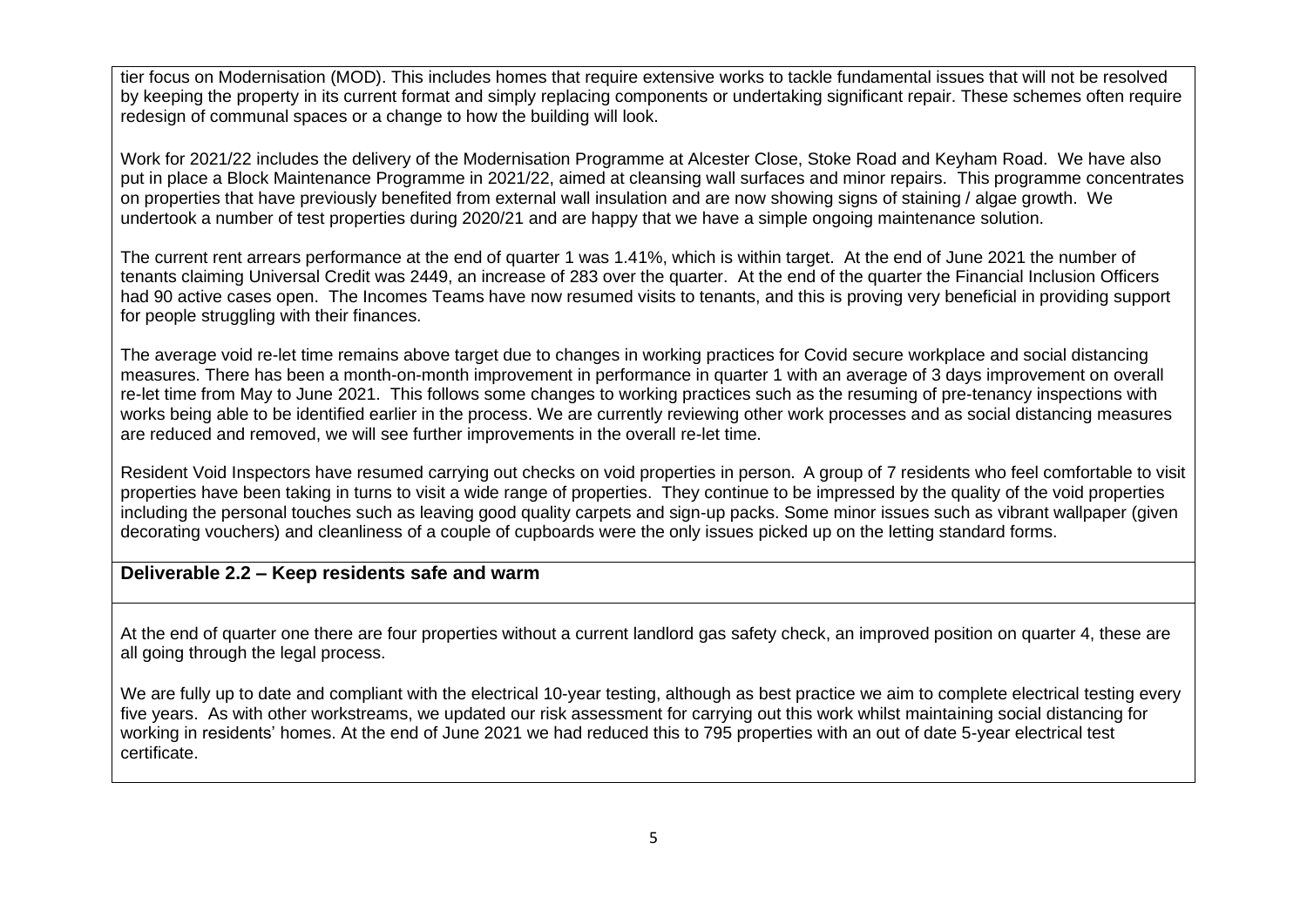We passed our re-assessment by the NICEIC electrical registered body, receiving some positive comments demonstrating that Plymouth Community Homes (PCH) has good systems and procedures in place for the scope of work being carried out and that staff deliver a good standard of work and are knowledgeable.

As reported in quarter 4, the Water Hygiene Team will be reviewing every property when it becomes void. If the property does not already have a risk assessment it will be assessed, or if it does already have one this will be reviewed. The Team have taken on additional properties in Roland Matthews Court and Grassendale Avenue for monthly inspections on block communal water services.

We have a target to complete 500 legionella risk assessments this year for general needs homes. Quarter 1 has been affected as a result of the ongoing restrictions in place due to Covid.

The annual programme for legionella communal system risk assessment reviews takes place in September 2021 so none were due in this period. The non-conformities were highlighted on inspection or sample results. At present we have positive legionella samples we are processing at Plumer House and Leypark Court. We also have some lower-level issues including some pipe insulation at Brake Farm, a defective water heater at Albert Road and a couple of newly installed water heaters at Marlborough House which require electrical connections.

At the end of the quarter there were four properties without a survey, although since then we have completed one of these. The remaining annual checks required to non-domestic (communal) areas are being completed in July, and at time of writing there are only 7 left out of the 251 required.

The number of overdue fire safety actions reduced by 16 during the quarter.

Five of the scheduled lift checks were not completed in June, which is being followed up with the contractor. However, these lifts remain compliant because we conduct monthly checks whereas the minimum legal requirement is 6-monthly.

The percentage of homes with an energy rating of C and above has slightly improved this quarter to 70.59%.

|                        | <b>Energy Efficiency Rating</b> |        |        |        |       |       |       |               |
|------------------------|---------------------------------|--------|--------|--------|-------|-------|-------|---------------|
|                        |                                 |        |        | D      |       |       | G     | <b>No EPC</b> |
| <b>Number of homes</b> | 94                              | 1814   | 7987   | 3809   | 264   | 30    |       | 15            |
| Percentage of          | 0.67%                           | 12.94% | 56.98% | 27.17% | 1.88% | 0.21% | 0.04% | 0.11%         |
| homes                  |                                 |        |        |        |       |       |       |               |
|                        |                                 |        |        |        |       |       |       |               |
|                        |                                 |        |        |        |       |       |       |               |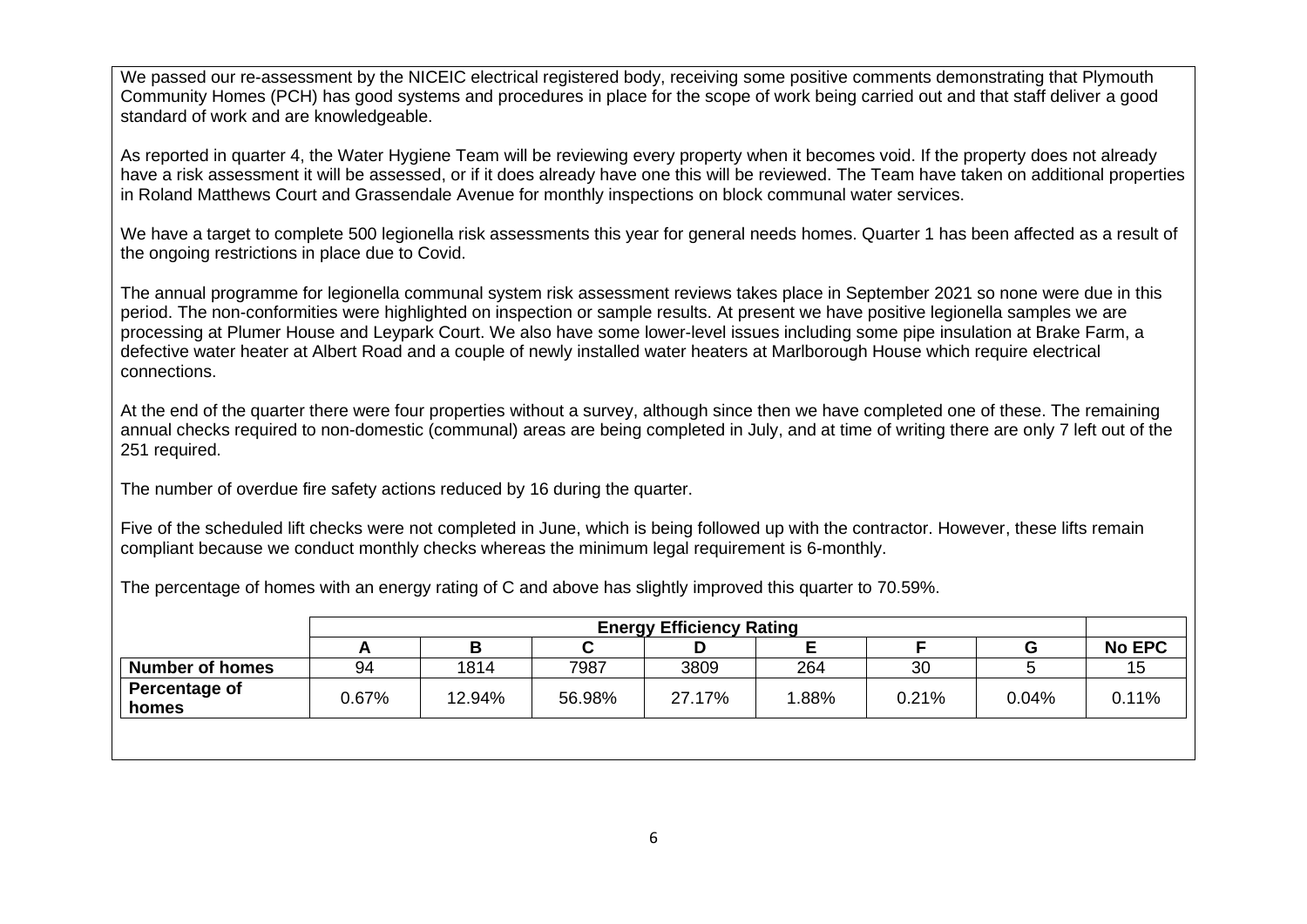## **Objective 3 – Build new homes in Plymouth and beyond**

| <b>KPI</b>                                                            | <b>Current</b><br><b>Target</b> | Q4<br>2020/21<br>Outturn | 2021/22<br><b>Target</b> | Q1<br>2021/22<br>Outturn | <b>Current</b><br>Quartile | <b>Short</b><br>Term<br><b>Trend</b> | On Target |
|-----------------------------------------------------------------------|---------------------------------|--------------------------|--------------------------|--------------------------|----------------------------|--------------------------------------|-----------|
| Number of new affordable homes completed and<br>handed over (overall) |                                 | 97                       | 55                       | 27                       |                            |                                      |           |

# **Deliverable 3.1 – Build and buy more homes**

The easing of Covid restrictions is assisting contractors to return to a more efficient way of working on site, however supply of materials and resources still are a challenge across some developments.

We have taken handover of 27 properties during this quarter which was short of the expected target of 55, 12 for affordable rent and 15 for shared ownership. These are on our developments at North Prospect, Phase 5, South Hill Road, Callington, and St Ann's Chapel. The 28 shortfall of new homes from the original 55 handover target occurred due to material supply delays caused by the pandemic and impacted on the handover of homes in North Prospect, Phase 5 and South Hill Road, Callington. The remaining homes not delivered in this quarter are for Chaucer Way where there is some ongoing land ownership matters to resolve between Sovereign Housing and Kier.

The development at White Rocks is now complete and all 13 homes have been handed over. We have entered into a contract for our first joint venture with Halsall Homes to build 11 affordable homes, and 27 homes for open market sale in Tamerton Foliot. Build is also underway at Sherford, Phase 1A. PCH is in contract with Taylor Wimpey to deliver 9 affordable rent, and 8 shared ownership units, forecast for completion in Sep 2021.

In quarter 1 there were five shared ownership sale completions for the Briarwood development at North Prospect on Phase 5. **Deliverable 3.2 – Expand outside of Plymouth**

PCH is progressing contracts with J&W Capital Beech LLP to deliver 14 affordable properties at Moss Side in Callington.

The contracts to build affordable homes with Bunny Homes in Bodmin will no longer proceed with PCH.

Burrington Homes confirm they will appeal the planning refusal of our first potential open market homes scheme at Bere Alston, however Burrington Homes has not confirmed that they are content to hold to the deal previously agreed and approved by Board.

The development team continue to investigate sites for potential development in and around the Plymouth travel to work area.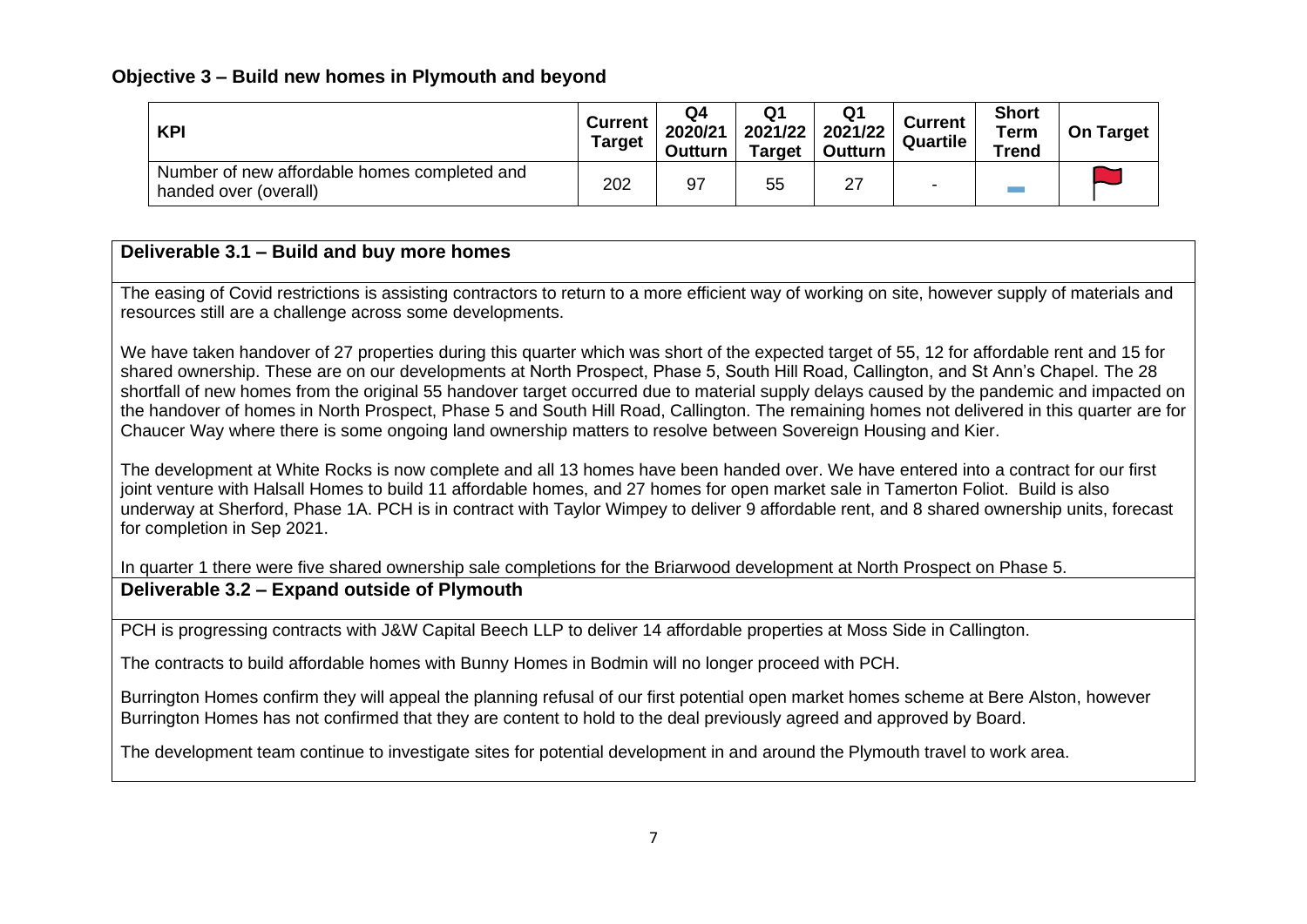#### **Objective 4 – Grow our business**

| <b>KPI</b>                                                                                       | <b>Current</b><br><b>Target</b> | Q4<br>2020/21<br>Outturn | Q1<br>2021/22<br>Target | Q1<br>2021/22<br>Outturn | <b>Current</b><br>Quartile | <b>Short</b><br>Term<br><b>Trend</b> | On<br><b>Target</b> |
|--------------------------------------------------------------------------------------------------|---------------------------------|--------------------------|-------------------------|--------------------------|----------------------------|--------------------------------------|---------------------|
| Rent collected from current and former tenants as<br>a percentage of rent due (excl. arrears bf) | 100%                            | 100.7%                   | 100%                    | 100.61%                  | 1 <sup>st</sup>            |                                      |                     |
| Total income / surplus from non-social housing<br>activity                                       | £1.104m                         | £1.375m                  | £414k                   | £482k                    |                            |                                      |                     |
| Average number of days sickness per FTE (rolling<br>year)                                        | 8                               | 5.92                     | 8                       | 6.64                     |                            |                                      |                     |
| Percentage of staff very or fairly satisfied with<br>PCH as their employer or net promoter score | TBC                             | 82%                      |                         | 76%                      | ---                        |                                      |                     |

| <b>KPI</b>                                                  | <b>Forecast</b> | <b>Budget</b> | Variance |
|-------------------------------------------------------------|-----------------|---------------|----------|
| <b>EBITDA Operating margin - Financial Strategy &gt;25%</b> | 25%             | 26%           | $-1\%$   |
| EBITDA-MRI interest cover - Financial Strategy >150%        | 206%            | 192%          | 14%      |
| Gross Debt per unit - Financial Strategy $\lt$ £15,000      | £8,389          | £10,240       | £1,851   |
| Gearing                                                     | 21%             | 25%           | 4%       |
| Headline social housing cost per unit                       | £4.147          | £4,044        | $-E103$  |
| Annual amount spent on the block refurbishment programme    | £5.929m         | £6.126m       | £197k    |

**Deliverable 4.1 – Provide a healthy financial and social return for reinvestment**

All financial KPIs are close to budget. The financial strategy calculations for the EBITDA operating margin and EBITDA-MRI interest cover have been amended to include non-property depreciation. This brings the calculation more in line with funder covenants which only allow housing property depreciation to be deducted.

The debt per unit calculation has also been amended to gross debt. The operating margin is lower because of higher forecast income. As costs are forecast higher than budgeted, we have maintained our budgeted operating surplus, but with a lower margin.

EBITDA-MRI interest cover is better than budget as forecast debt is £25m lower than budgeted as well as lower interest rates. We are now drawing funds from the NatWest agreement entered into in March 2021, which has a lower cost of funds than the previous agreement and the Barclays RCF. Gearing is lower because of the lower forecast debt for 31<sup>st</sup> March 2022.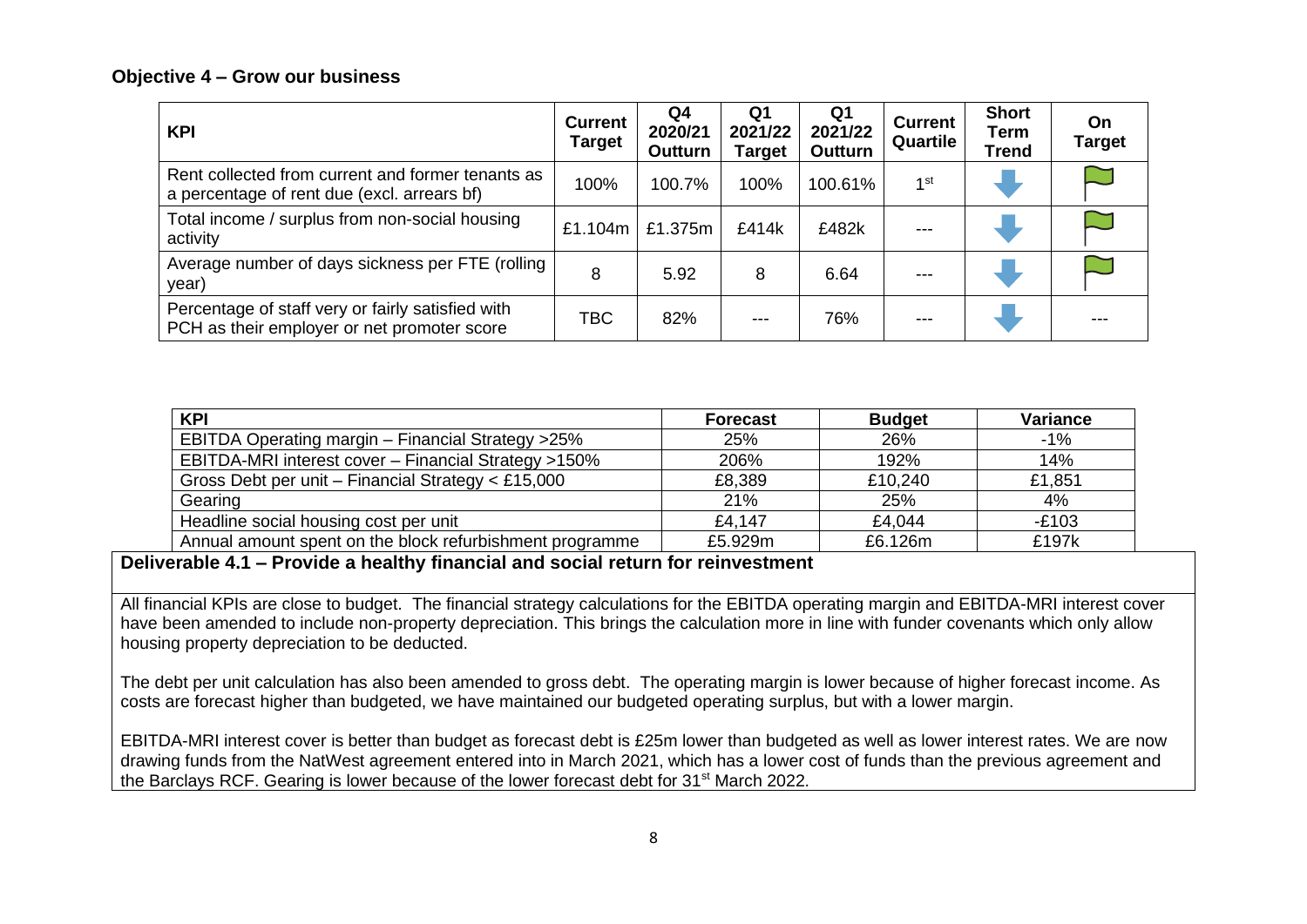Income from the non-social housing activity has performed better than expected at the end of quarter 1, as the income budget forecast was reduced due to any impact from Covid.

We had three new commercial lettings completed in this quarter and there are very low numbers of void commercial properties, and excellent arrears collection despite the current position in the retail and hospitality sectors. We are monitoring the situation closely, however, given the potential impact on our business of the ending of the business grants and the furlough scheme. The Beacon is now reopening fully for meetings and events, and the café is open and doing very well.

PCH is to build 1,000 new homes by 2026 after securing a £65million loan from NatWest bank. The majority of the new homes will be let at affordable rent, with shared ownership homes also being developed, in Plymouth and the surrounding areas. The finance package, a SONIA (Sterling Overnight Index Average) funded risk-free loan, will also support PCH's investment into maintaining the high standard of its existing homes. The funding forms part of NatWest's commitment last year to support the housing association sector with £3bn of finance until the end of 2022. This will support the increase in provision of social housing, as well as the improvement of existing properties.

The Housing Regulator has awarded PCH a V1 viability rating and G1 governance rating, the highest score it can award, as a result of our recent IDA (in-depth assessment). The judgement includes a look at our business plan and financial accounts to ensure financial robustness and any significant changes to our risk profile.

# **Deliverable 4.2 – Be an employer and housing provider of choice**

We have retained our Gold award for the Investors in People (IIP) re-accreditation. During the assessment we were measured against a new, more difficult standard, which IIP have recently introduced, so our achievement is even more rewarding and acknowledges PCH's support to our residents and the values that PCH stands for.

The Communications Team, with the support of Human Resources produced a web-based version of the employee handbook, now called the PCH Way, which existing and new recruited employees are able to read on any device with internet access.

We published our Gender Pay Gap figure in April 2021. Our mean pay gap is -1.4%, so average salaries are higher for women than men at PCH. Our median pay gap is 5.8%.

The Bounce Back plan is progressing and a staged approach is in place up to the 6<sup>th</sup> September 2021 when the Working from Home/Hybrid Policy will come into effect. This will be subject to any changes to national restrictions or Covid measures.

Appraisals are in the process of being completed across the organisation to all employees.

Microsoft 365 has now been rolled out across the organisation for all employees.